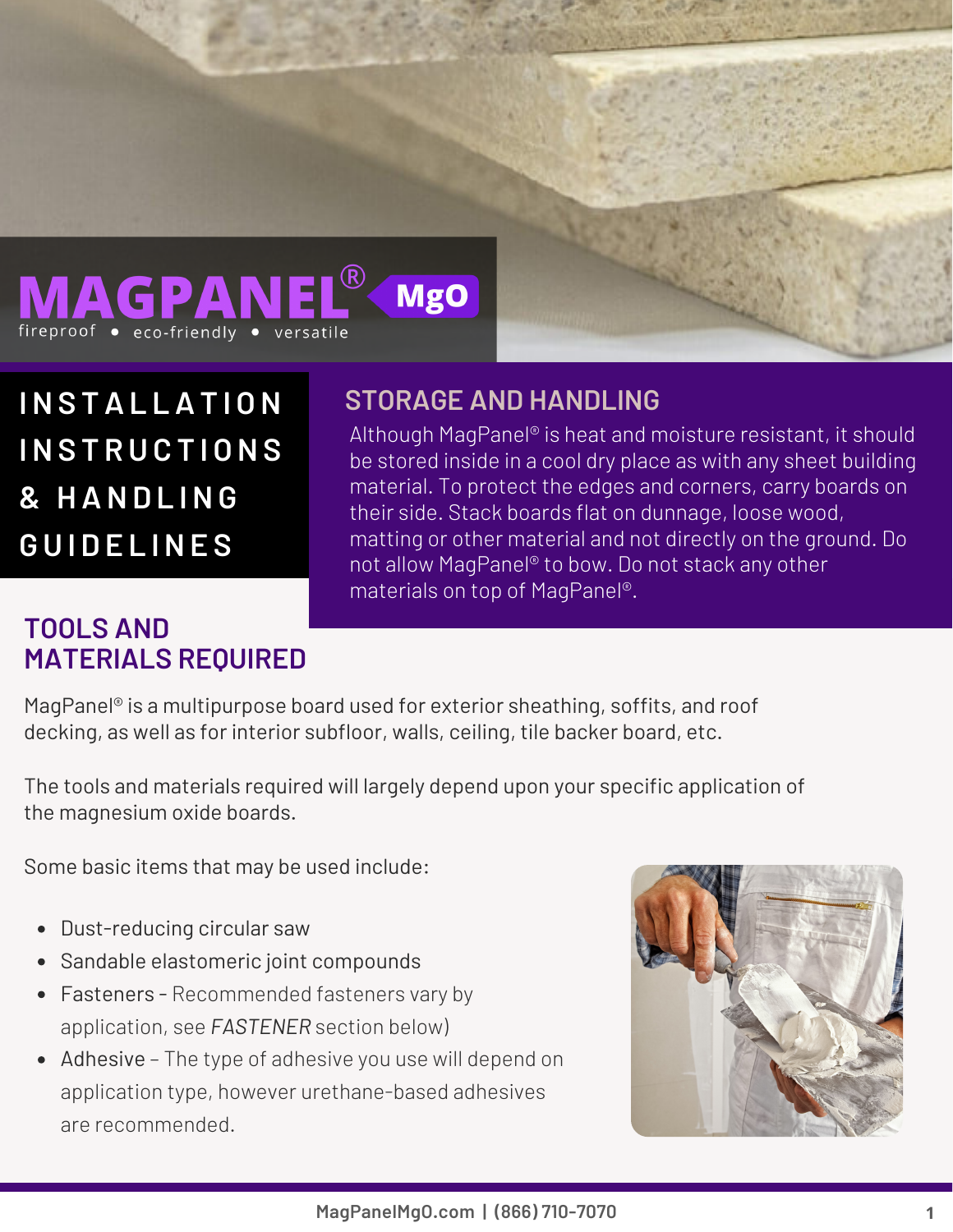

**INS TAL LAT I ON SAFETY INS T R U C T I ONS & HAND L ING G U I D E L INE S**

# **HOW TO INSTALL MAGPANEL® MGO BOARDS**

# **ACCLIMATION**

We recommend that installers wear a dust mask and safety glasses during routing, cutting and sanding operations. Never dry sweep MagPanel®, instead use a wet suppression or HEPA vacuum.

If you are using galvanized steel framing, it is suggested that you use the MgSO4 composition board to prevent potential reactions with steel framing and fasteners.

Be sure to always follow local, state and national building codes with your construction projects.

Remove the packaging and allow the MagPanel® boards to acclimate to the room temperature and humidity for 48 hours. Ideally, the boards should acclimate in the room where they will be used with the temperature replicating the planned temperature of the room.

#### **PLACEMENT**

Placement varies depending on the application of the boards. When attaching to cold-formed steel framing (CFS), stagger panels with a 1/16" (1/5mm) gap between boards. When attaching to wood, allow 1/8" gap.

#### **BOARD ORIENTATION**

MagPanel® is constructed with one side smooth finish and one side rough finish. The rough finish can be used as a backer board for tile and other applications.

### **FILLING SEAMS**

When laying resilient flooring such as Luxury Vinyl Plank, Bamboo Flooring, Eucalyptus Flooring, Vinyl plank or Linoleum over MagPanel®, fill with a polyurea or modified epoxy seam filler and shave or sand until flush. This helps create a smooth surface and avoids "telegraphing" which is uneven joints to on the wear surface.